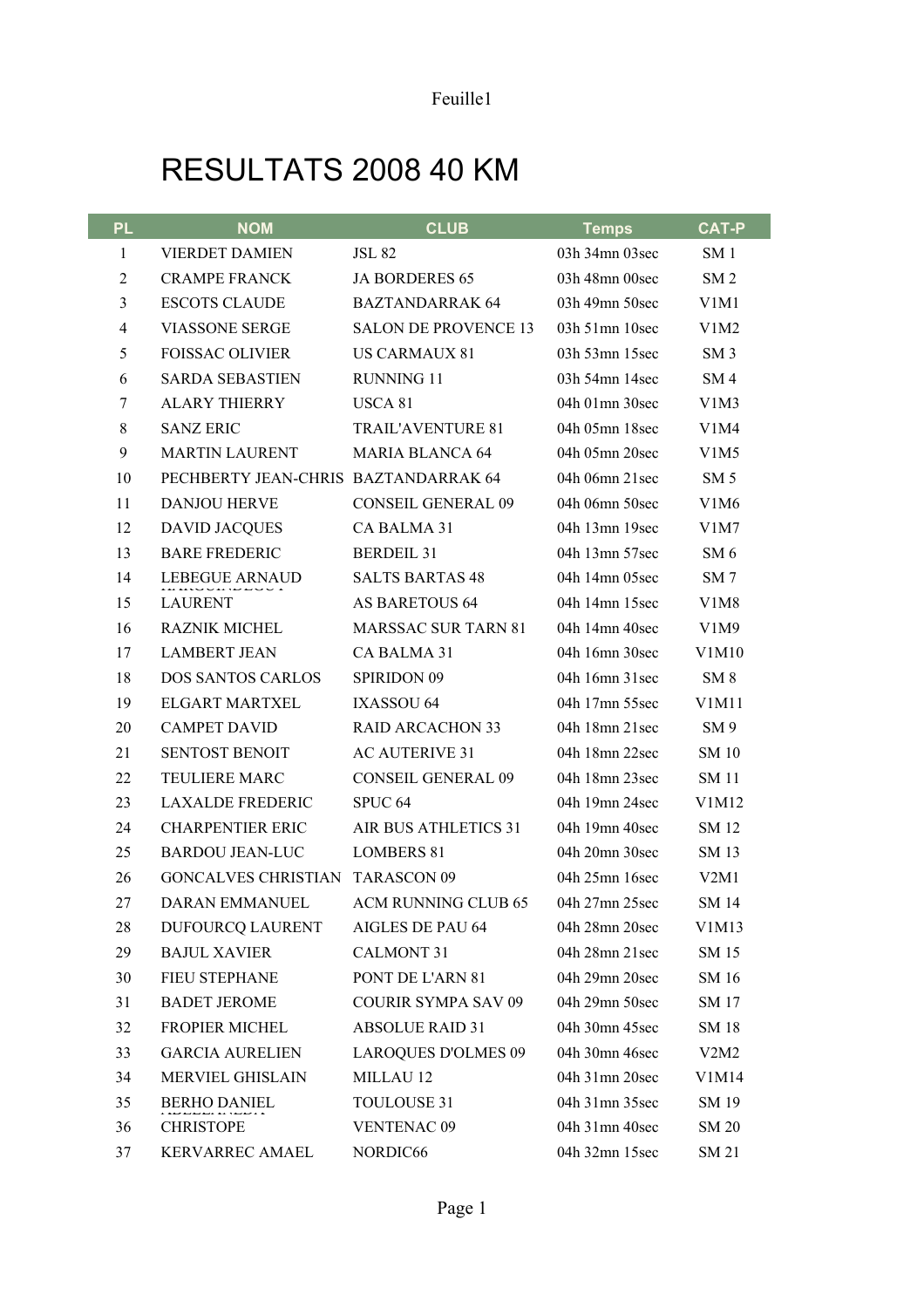## Feuille1

| 38 | monario nomino<br><b>GINET</b>   | AC AUCH 32                  | 04h 32mn 25sec | V2F1             |
|----|----------------------------------|-----------------------------|----------------|------------------|
| 39 | SANCHEZ CHRISTIAN                | HAUT VALLESPIR ATHLE        | 04h 33mn 30sec | V2M3             |
| 40 | KOWALSKI THIERRY                 | <b>US CARMAUX 81</b>        | 04h 33mn 50sec | V1M15            |
| 41 | NICOLLE YANNICK                  | AS MURET TRIATHLON31        | 04h 34mn 09sec | <b>SM 22</b>     |
| 42 | <b>VESENTINI SERGE</b>           | AS CARCASSONNE 11           | 04h 34mn 30sec | V1M16            |
| 43 | PASIAN FREDERIC                  | <b>CONTINENTAL 31</b>       | 04h 35mn 09sec | SM 23            |
| 44 | <b>BONHOMME THIERRY</b>          | SPIRIDON PERIGORD           | 04h 37mn 00sec | SM 24            |
| 45 | <b>LACROIX FRANCOIS</b>          | LE BESSAT 42                | 04h 39mn 04sec | SM 25            |
| 46 | STOEZEL FREDERIQUE               | <b>RAID ARCACHON 33</b>     | 04h 40mn 30sec | SF 1             |
| 47 | <b>FERRAUD PATRICK</b>           | <b>LFA TRETS 83</b>         | 04h 40mn 40sec | V1M17            |
| 48 | LE POUHALEC PHILIPPE             | <b>CHATILLON 92</b>         | 04h 43mn 25sec | SM 26            |
| 49 | <b>CAMPION BRUNO</b>             | <b>HAUT VALLESPIR ATHLE</b> | 04h 44mn 05sec | V1M18            |
| 50 | CASALI GIL                       | CABBE 47                    | 04h 45mn 25sec | V1M19            |
| 51 | <b>VARONA GREGOIRE</b>           | <b>LES ARPENTAYRES 09</b>   | 04h 45mn 48sec | SM 27            |
| 52 | <b>BOURDON MATTHIEU</b>          | <b>MEUDON 92</b>            | 04h 45mn 48sec | <b>SM 28</b>     |
| 53 | <b>BARON VINCENT</b>             | <b>REYD'R 86</b>            | 04h 46mn 22sec | EM 1             |
| 54 | <b>DOUAY FREDERIC</b>            | <b>CAMBON D'ALBI 81</b>     | 04h 46mn 33sec | SM 29            |
| 55 | POUSSE PHILIPPE                  | LE PEYRAT 09                | 04h 47mn 02sec | <b>SM 30</b>     |
| 56 | PEDRERO KENZA                    | <b>USCA LESCURE 81</b>      | 04h 47mn 03sec | V <sub>1F1</sub> |
| 57 | <b>GLEIZES PHILIPPE</b>          | <b>LEMPAUT 81</b>           | 04h 48mn 48sec | V1M20            |
| 58 | SAUVAGNAC SEBASTIEN CRAMPAGNA 09 |                             | 04h 49mn 03sec | SM 31            |
| 59 | SCHOCKMEL GONTRAN                | <b>DENI'S BOYS 33</b>       | 04h 49mn 55sec | V1M21            |
| 60 | SAINT LAURENT PATRIC             | VAT 65                      | 04h 50mn 15sec | V1M22            |
| 61 | <b>BIGOU MICHEL</b>              | <b>CAF ARIEGE 09</b>        | 04h 50mn 20sec | V1M23            |
| 62 | DIEUZE MICHEL                    | <b>USCA LESCURE 81</b>      | 04h 50mn 23sec | V2M4             |
| 63 | LOU                              | AS MURET TRIATHLON31        | 04h 50mn 33sec | V2M5             |
| 64 | <b>SENESSE XAVIER</b>            | <b>BLAGNAC SC 82</b>        | 04h 50mn 50sec | <b>SM 32</b>     |
| 65 | POMARES JEAN-GABRIEL AS VALEO 87 |                             | 04h 50mn 54sec | V1M24            |
| 66 | <b>VIVIAND JEROME</b>            | <b>FREETRACK 11</b>         | 04h 52mn 52sec | SM 33            |
| 67 | <b>BOULET YVES</b>               | <b>LADRUGUIERE 81</b>       | 04h 52mn 59sec | V2M6             |
| 68 | <b>GACHE PATRICK</b>             | TOULOUSE 31                 | 04h 53mn 50sec | V1M25            |
| 69 | <b>INNOCENTI PIERRE</b>          | <b>SALTS BARTAS 48</b>      | 04h 54mn 32sec | V2M7             |
| 70 | <b>CABOT JEAN</b>                | <b>CONTINENTAL 31</b>       | 04h 55mn 22sec | SM 34            |
| 71 | <b>GONCALVES MANUEL</b>          | <b>LAVELANET 09</b>         | 04h 56mn 15sec | V1M26            |
| 72 | <b>BAISSE PATRICK</b>            | <b>GRAULHET 81</b>          | 04h 56mn 30sec | V1M27            |
| 73 | NADRAULT PATRICK                 | <b>BON PIED BON OEIL 31</b> | 04h 58mn 48sec | V1M28            |
| 74 | FOUROT JULIEN                    | TOULOUSE 31                 | 04h 59mn 10sec | SM 35            |
| 75 | <b>ABLAIN MICHAEL</b>            | <b>SAINT-NAUPHARY 82</b>    | 05h 00mn 07sec | V2M8             |
| 76 | PINTO PATRICE                    | <b>COURIR SYMPA SAV 09</b>  | 05h 00mn 20sec | SM 36            |
| 77 | DUPIN PIERRE FRANCOI             | <b>CONSEIL GENERAL 09</b>   | 05h 00mn 37sec | V2M9             |
| 78 | <b>DUBOURG DENIS</b>             | <b>RAID ARCACHON 33</b>     | 05h 00mn 38sec | SM 37            |
| 79 | ELAIN PHILIPPE                   | <b>SAINT AUGUSTIN 49</b>    | 05h 00mn 49sec | SM 38            |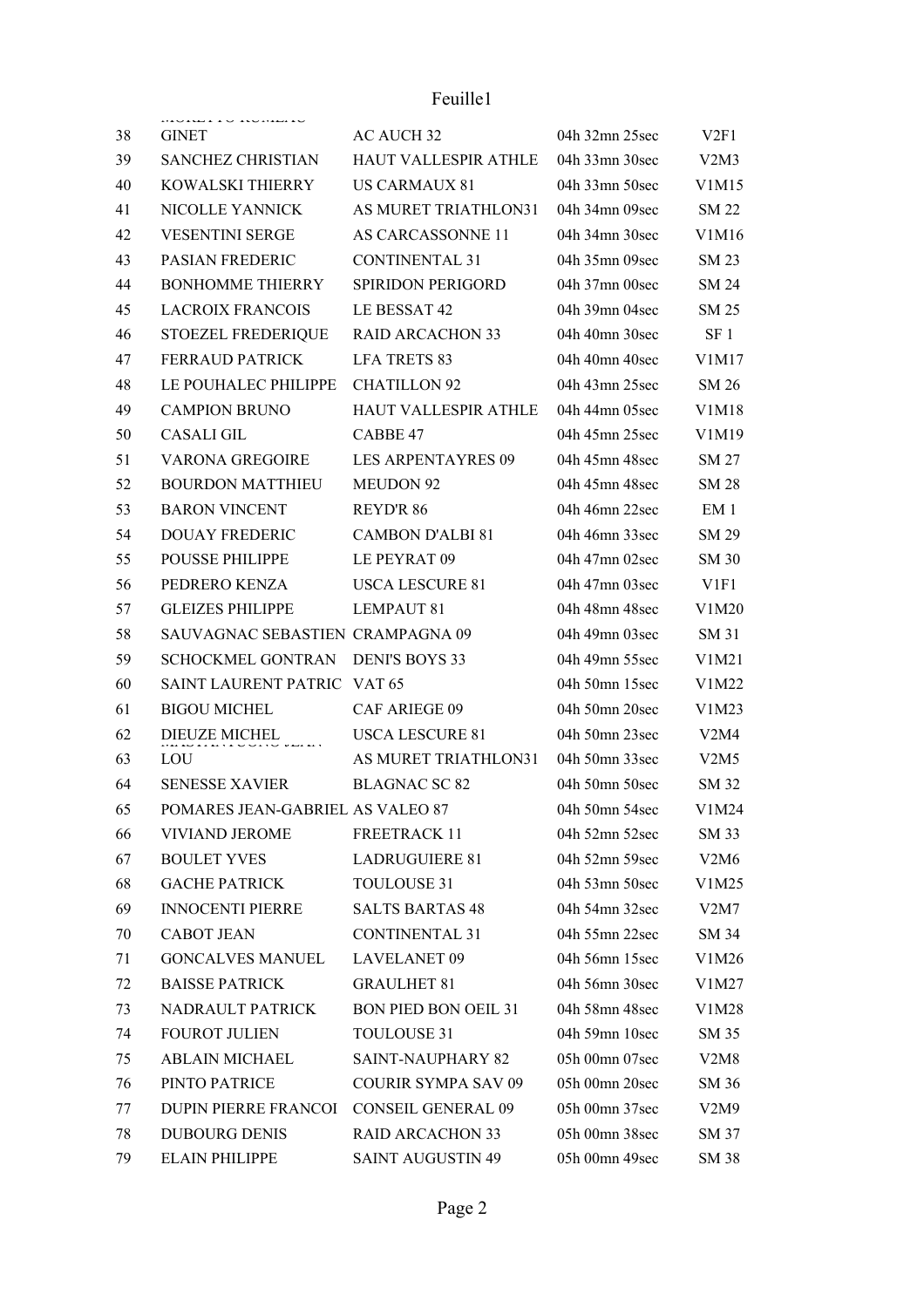| 80  | <b>CAMP ARNAUD</b>         | <b>REALMONT 81</b>          | 05h 00mn 59sec   | SM 39           |
|-----|----------------------------|-----------------------------|------------------|-----------------|
| 81  | <b>TAPIA SEBASTIEN</b>     | <b>TOULOUSE 31</b>          | 05h 01mn 05sec   | V2M10           |
| 82  | <b>LAVIALLE THIERRY</b>    | <b>SAINT LYS 31</b>         | $05h$ 01mn 14sec | V1M29           |
| 83  | ROCACHER MAGALI            | <b>BLAGNAC SC 31</b>        | 05h 01mn 37sec   | SF <sub>2</sub> |
| 84  | <b>LAVIGNE FREDERIC</b>    | <b>ACP PAMIERS 09</b>       | 05h 02mn 18sec   | <b>SM 40</b>    |
| 85  | DABEAUX HENRIETTE          | <b>COURIR A FONTENILLE</b>  | 05h 03mn 20sec   | V2F2            |
| 86  | <b>MORISSEAU FLORENCE</b>  | <b>RUNNING CLUB 79</b>      | 05h 03mn 20sec   | SF <sub>3</sub> |
| 87  | PICOT VINCENT              | <b>MONDOVILLE 31</b>        | 05h 03mn 44sec   | V1M30           |
| 88  | ALMEIDA CHRISTOPHE         | <b>ANDREST 65</b>           | 05h 04mn 15sec   | SM 41           |
| 89  | <b>ARTIGAS PHILIPPE</b>    | <b>SALTS BARTAS 48</b>      | 05h 06mn 42sec   | V1M31           |
| 90  | <b>VALENTIN FRANCK</b>     | BRAM 11                     | 05h 06mn 55sec   | V1M32           |
| 91  | MOUREAU FREDERIC           | <b>ACF CARCASSONNE 11</b>   | 05h 06mn 57sec   | V1M33           |
| 92  | <b>GRANDIN PATRICK</b>     | POMPIERS YVELINES 91        | 05h 07mn 09sec   | V1M34           |
| 93  | <b>RAFFIER PHILIPPE</b>    | <b>CEARKEMA 64</b>          | 05h 08mn 00sec   | V1M35           |
| 94  | RIGAUDIERE VINCENT         | <b>GRENOBLE 38</b>          | 05h 08mn 01sec   | V1M36           |
| 95  | <b>FAUCHEUX LAURENT</b>    | <b>COURIR FONSEGRIVES31</b> | 05h 08mn 02sec   | SM 42           |
| 96  | <b>CODRON PATRICK</b>      | PLAISANCE TOUCH 31          | 05h 08mn 03sec   | SM 43           |
| 97  | <b>BELBEZE GERARD</b>      | <b>RIVES DU TARN 81</b>     | 05h 08mn 15sec   | V1M37           |
| 98  | <b>BOSSEAUX CHRISTOPHE</b> | <b>SEYSSES 31</b>           | 05h 08mn 34sec   | SM 44           |
| 99  | REVOL STEPHANE             | <b>CANET ROUSSILLON 66</b>  | 05h 08mn 43sec   | V1M38           |
| 100 | <b>EMMA</b>                | <b>COURIR A PORTET 31</b>   | 05h 08mn 44sec   | SF 4            |
| 101 | <b>MORIN MARC</b>          | <b>TARBES 65</b>            | 05h 09mn 00sec   | SM 45           |
| 102 | SALVADOR CLAUDE            | MENDE 48                    | 05h 09mn 36sec   | V1M39           |
| 103 | <b>ANDRE</b>               | ASPET 31                    | 05h 09mn 38sec   | V1M40           |
| 104 | <b>LACROIX PIERRE</b>      | PRUNET <sub>71</sub>        | 05h 10mn 07sec   | SM 46           |
| 105 | <b>CUMENAL ERIC</b>        | LHERM 31                    | 05h 11mn 15sec   | SM 47           |
| 106 | <b>JOSSO DIDIER</b>        | <b>AS AIR FRANCE 95</b>     | $05h$ 11mn 35sec | V1M41           |
| 107 | <b>ALIAS STEPHANIE</b>     | <b>MONBRUN 32</b>           | 05h 11mn 55sec   | SF 5            |
| 108 | <b>CRAMPE JEROME</b>       | JA BORDERES 65              | 05h 12mn 09sec   | SM 48           |
| 109 | PECH JEAN-PHILIPPE         | <b>SAVERDUN 31</b>          | 05h 12mn 45sec   | SM 49           |
| 110 | VALLET JANY                | <b>SPIR PAYS MELLOIS 79</b> | 05h 14mn 44sec   | V2M11           |
| 111 | <b>SICRE GABRIEL</b>       | SAISSAC <sub>11</sub>       | 05h 15mn 40sec   | SM 50           |
| 112 | PERON JEAN-CLAUDE          | CF CASTRES 81               | 05h 15mn 41sec   | V1M42           |
| 113 | <b>BROUSSE DAVID</b>       | <b>SAINT JEAN 31</b>        | 05h 15mn 50sec   | SM 51           |
| 114 | LOTIS NELLY                | <b>ACP PAMIERS 09</b>       | 05h 16mn 04sec   | SF 6            |
| 115 | <b>JODER CEDRIC</b>        | PONT DE CLAIX 92            | 05h 16mn 12sec   | SM 52           |
| 116 | SAVOLDELLI STEPHANE        | <b>TOULOUSE 31</b>          | 05h 16mn 13sec   | SM 53           |
| 117 | <b>DUTOT SEBASTIEN</b>     | <b>LA COURONNE 16</b>       | 05h 16mn 30sec   | SM 54           |
| 118 | <b>GUEDEAU THIERRY</b>     | PAMIERS 09                  | 05h 17mn 12sec   | SM 55           |
| 119 | <b>COUDERC STEVE</b>       | ARMEE 82                    | 05h 17mn 35sec   | SM 56           |
| 120 | <b>CORDIER DANIEL</b>      | <b>BUZET SUR TARN 31</b>    | 05h 17mn 36sec   | V2M12           |
| 121 | PROUST JEROME              | <b>COURIR A PORTET 31</b>   | 05h 17mn 55sec   | SM 57           |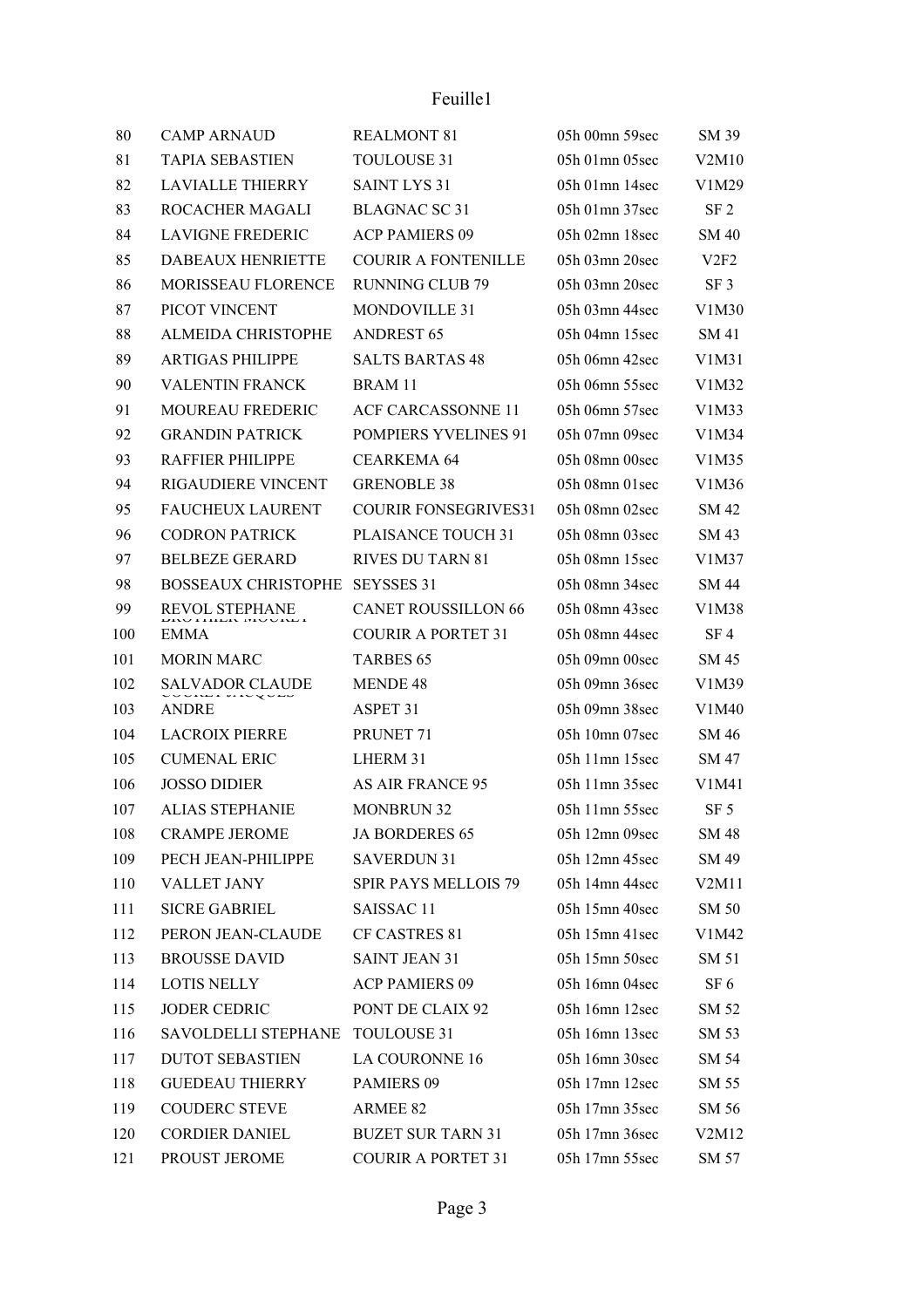## Feuille1

| 122 | <b>CANTARITI STEPHANE</b>  | VILLEMOUSTAUSSOU 11        | 05h 17mn 56sec     | SM 58            |
|-----|----------------------------|----------------------------|--------------------|------------------|
| 123 | <b>GONZALES DANIEL</b>     | TIS THALES 09              | 05h 17mn 59sec     | SM 59            |
| 124 | <b>GUILPAIN THIBAUT</b>    | LUNAY 41                   | 05h 18mn 00sec     | SM 60            |
| 125 | MERY STEPHANE              | <b>SPIRIDON PERIGORD</b>   | $05h$ 18mn $01sec$ | V1M43            |
| 126 | MOIROUD MICHEL             | COUREURS DE FOND 81        | 05h 18mn 02sec     | V3M1             |
| 127 | <b>CONDETTE OLIVIER</b>    | GARONNE31                  | 05h 18mn 03sec     | SM 61            |
| 128 | <b>ANTAJAN FRANCIS</b>     | ORIGNAC <sub>65</sub>      | 05h 18mn 20sec     | V1M44            |
| 129 | PORRAL CHRISTIAN           | USCAT <sub>31</sub>        | $05h$ 18mn $21sec$ | V1M45            |
| 130 | <b>FERRANDIZ OLIVIER</b>   | <b>FONSORBES 31</b>        | 05h 18mn 46sec     | V1M46            |
| 131 | <b>BERNABE CHRISTOPHE</b>  | <b>CUGNAUX 31</b>          | 05h 18mn 48sec     | V1M47            |
| 132 | ROY JEAN-PIERRE            | MEDOC OF COURSE 33         | 05h 19mn 10sec     | V2M13            |
| 133 | <b>FALLY XAVIER</b>        | FOIX 09                    | 05h 20mn 02sec     | SM 62            |
| 134 | MOURET CHRISTIAN           | <b>COURIR A PORTET 31</b>  | 05h 20mn 19sec     | V2M14            |
| 135 | NISSEN CECILE              | <b>US CARMAUX 81</b>       | 05h 20mn 37sec     | SF 7             |
| 136 | MONFRAIX JEAN-LUC          | <b>CASTELMAUROU 31</b>     | 05h 20mn 39sec     | V2M15            |
| 137 | <b>LEROY CHRISTOPHE</b>    | <b>CLOCHE PIEDS 81</b>     | $05h$ 21mn 04sec   | V1M48            |
| 138 | <b>BIROLINI ALAIN</b>      | <b>CLOCHE PIEDS 81</b>     | $05h$ 21mn 06sec   | SM 63            |
| 139 | <b>BORDERIE JOEL</b>       | <b>MONTEILS 82</b>         | 05h 22mn 18sec     | V1M49            |
| 140 | <b>LADES FRANCIS</b>       | PROLILHANES 46             | 05h 22mn 19sec     | V1M50            |
| 141 | GODRON JEAN-JACQUES PAU 64 |                            | $05h$ 22mn 30sec   | V1M51            |
| 142 | <b>TORNE-COLS CATHY</b>    | SLO ST LYS 31              | 05h 23mn 26sec     | V <sub>1F2</sub> |
| 143 | <b>DASSIEU LAURENT</b>     | TOULOUSE 31                | 05h 23mn 46sec     | SM 64            |
| 144 | <b>BARDON ALAIN</b>        | 000 PATTES 17              | 05h 23mn 58sec     | V2M16            |
| 145 | PINCHON GILBERT            | <b>ZINZINS DES COTEAUX</b> | 05h 24mn 37sec     | V2M17            |
| 146 | <b>VEYSSEYRE PATRICK</b>   | TOULOUSE 31                | 05h 25mn 09sec     | V1M52            |
| 147 | <b>VERGNES CHRISTIAN</b>   | CF CASTRES 81              | 05h 25mn 45sec     | V2M18            |
| 148 | <b>LOTH JEAN-MARIE</b>     | VILLEBRUMIER 82            | 05h 25mn 47sec     | SM 65            |
| 149 | <b>DUET THIERRY</b>        | <b>CARCASSONNE 11</b>      | 05h 26mn 16sec     | V1M53            |
| 150 | <b>CABRIT REGIS</b>        | <b>RIVES DU TARN 81</b>    | 05h 26mn 21sec     | V2M19            |
| 151 | <b>SALTES ARNAUD</b>       | L'UNION 31                 | 05h 27mn 00sec     | V1M54            |
| 152 | VERPLANCKE PHILIPPE        | <b>UA TARBES STADO 64</b>  | 05h 27mn 08sec     | V2M20            |
| 153 | <b>HALFORD PETE</b>        | TOULOUSE 31                | 05h 27mn 28sec     | V1M55            |
| 154 | LEFEBVRE BRUNO             | <b>COURIR A PORTET 31</b>  | 05h 28mn 02sec     | V1M56            |
| 155 | <b>BELLON DANIEL</b>       | CA BALMA 31                | 05h 28mn 03sec     | V1M57            |
| 156 | <b>SANCHEZ JEROME</b>      | <b>LES ARPENTAYRES 09</b>  | 05h 28mn 04sec     | SM 66            |
| 157 | <b>CARRASCOSA PERE</b>     | <b>MANQUE INFOS!</b>       | 05h 28mn 25sec     | INC1             |
| 158 | <b>HAY NATHALIE</b>        | <b>ST MARTIN 79</b>        | 05h 28mn 41sec     | V1F3             |
| 159 | <b>COUDERC ALAIN</b>       | PERIGORD NOIR ATH24        | 05h 30mn 18sec     | V2M21            |
| 160 | <b>ANDRIEUX MARC</b>       | FFME 81                    | 05h 30mn 50sec     | V2M22            |
| 161 | <b>RABAUD ALAIN</b>        | <b>GIROUSSENS 81</b>       | 05h 30mn 51sec     | V2M23            |
| 162 | <b>ECHE CLAUDE</b>         | CAYLUS <sub>82</sub>       | 05h 31mn 00sec     | V2M24            |
| 163 | MYRTHE JIMMY               | <b>MONTAUBAN 82</b>        | 05h 32mn 07sec     | SM 67            |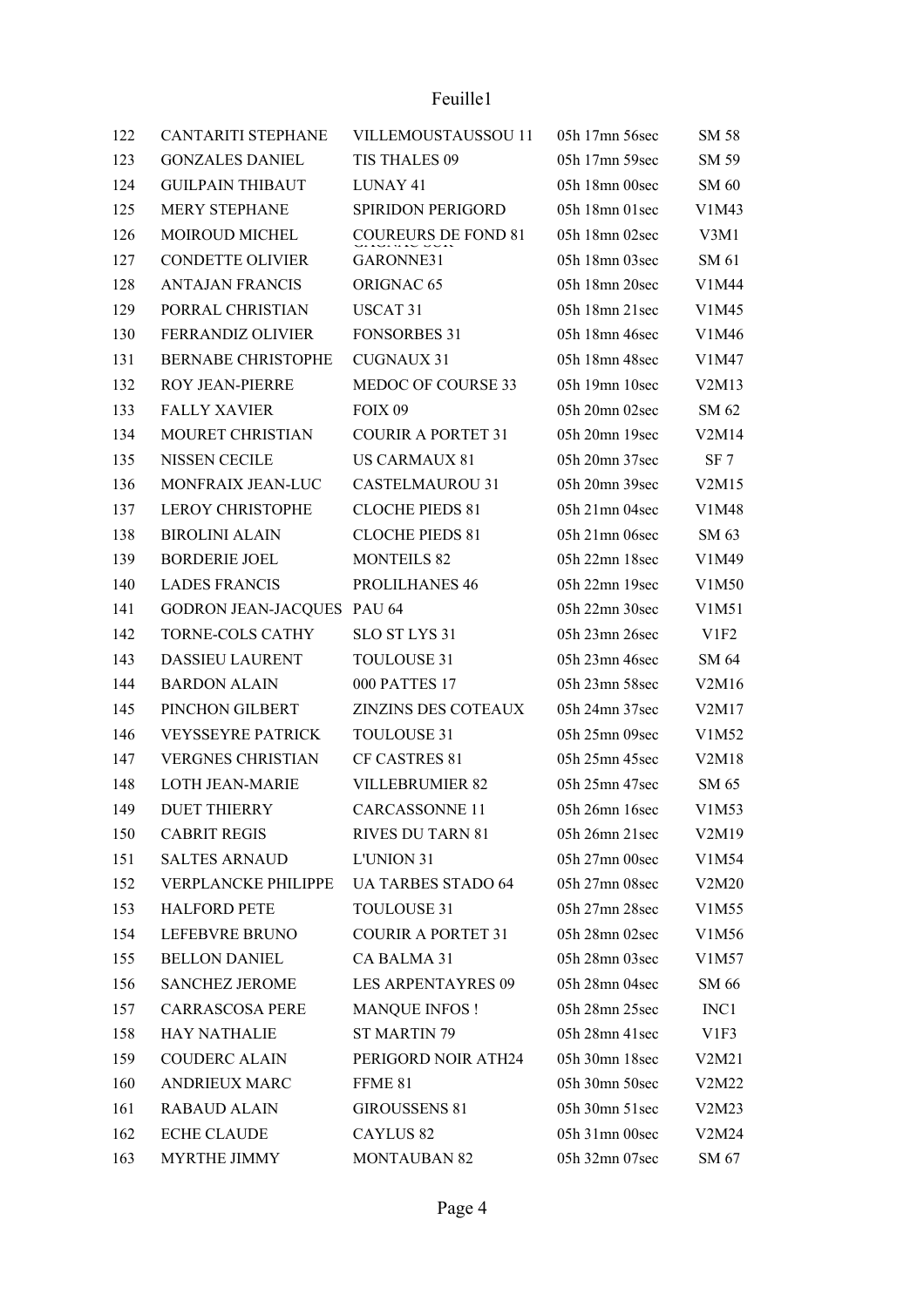| 164 | <b>DEWET PHILIPPE</b>                    | <b>SAINT MEDARD 33</b>      | 05h 33mn 15sec   | V1M58                          |
|-----|------------------------------------------|-----------------------------|------------------|--------------------------------|
| 165 | <b>COMBRIE STEPHANE</b>                  | <b>BLANQUEFORT 33</b>       | 05h 34mn 05sec   | SM 68                          |
| 166 | <b>BERNABEAU THIERRY</b>                 | LE BURGAUD 31               | 05h 34mn 30sec   | V1M59                          |
| 167 | <b>DURAND DIDIER</b>                     | <b>BEAUZELLE 31</b>         | 05h 34mn 38sec   | V1M60                          |
| 168 | <b>GAUDISSON SERGE</b>                   | <b>MONTPELLIER 34</b>       | 05h 35mn 14sec   | V <sub>1</sub> M <sub>61</sub> |
| 169 | <b>FOURCADE MARCEL</b>                   | NORDIC66                    | 05h 35mn 33sec   | V1M62                          |
| 170 | DURAND JEAN-MARC                         | <b>SAINT NAUPHARY 82</b>    | 05h 35mn 45sec   | SM 69                          |
| 171 | PIERRE LAURENT                           | <b>NEUILLY PLAISANCE 93</b> | 05h 35mn 46sec   | V1M63                          |
| 172 | PHILIPPE ERWAN                           | <b>MONTAUBAN 82</b>         | 05h 35mn 59sec   | <b>SM 70</b>                   |
| 173 | GOURINCHAS JEAN-PHIL SAINT ASTIER TRI 24 |                             | 05h 36mn 05sec   | V1M64                          |
| 174 | <b>HELIEZ SYLVAIN</b>                    | VILLEMEUR SUR TARN31        | 05h 36mn 06sec   | SM 71                          |
| 175 | <b>LETAIEF SLIM</b>                      | <b>LOS GROULOS 31</b>       | 05h 36mn 14sec   | V1M65                          |
| 176 | <b>LUCAS PATRICE</b>                     | <b>ST GENIES BELLEVUE31</b> | 05h 36mn 20sec   | V1M66                          |
| 177 | <b>FABRE GREGORY</b>                     | <b>BRESSOLS 82</b>          | 05h 36mn 35sec   | SM 72                          |
| 178 | <b>LABATUT FREDERIC</b>                  | <b>LES ARPENTAYRES 09</b>   | 05h 36mn 36sec   | SM 73                          |
| 179 | <b>DECHAUX XAVIER</b>                    | AS MURET TRIATHLON31        | 05h 36mn 55sec   | SM 74                          |
| 180 | NGO-XUAN HOA JEAN                        | TOURNEFEUILLE 31            | 05h 38mn 40sec   | V2M25                          |
| 181 | SALENDRES JEAN-CHRIS ZINZINS DES COTEAUX |                             | 05h 39mn 11sec   | V1M67                          |
| 182 | <b>BOURGES HUGUES</b>                    | <b>ZINZINS DES COTEAUX</b>  | 05h 39mn 12sec   | V1M68                          |
| 183 | <b>TOLEDO LOUIS</b>                      | <b>LAROQUES D'OLMES 09</b>  | 05h 40mn 05sec   | V2M26                          |
| 184 | PUBILL MARIE CARMEN                      | <b>LAROQUES D'OLMES 09</b>  | 05h 40mn 30sec   | V1F4                           |
| 185 | <b>BOIROUX ERIC</b>                      | <b>BESSINES 79</b>          | $05h$ 41mn 00sec | SM 75                          |
| 186 | <b>VEYRADIER JOSETTE</b>                 | <b>ACP PAMIERS 09</b>       | $05h$ 41mn 20sec | V3F1                           |
| 187 | <b>MACLIN REGIS</b>                      | TOURNEFEUILLE 31            | 05h 42mn 15sec   | V2M27                          |
| 188 | <b>VINCENS DENIS</b>                     | <b>LEIZE MENDI 64</b>       | 05h 42mn 43sec   | V1M69                          |
| 189 | <b>VIDAL JEAN-FRANCOIS</b>               | <b>ACTION 12</b>            | 05h 43mn 45sec   | SM 76                          |
| 190 | <b>GOSSET ERIC</b>                       | ARKOPHARMA 06               | 05h 47mn 12sec   | V1M70                          |
| 191 | <b>MORTIER PATRICE</b>                   | <b>DENI'S BOYS 33</b>       | 05h 47mn 40sec   | V1M71                          |
| 192 | MARQUISEAU GILLES                        | MONTENDRE TRIATHL 17        | 05h 47mn 50sec   | V1M72                          |
| 193 | <b>BENECH HERVE</b>                      | LOS GROULOS 31              | 05h 48mn 48sec   | V1M73                          |
| 194 | LENFANT JEAN LUC                         | <b>MAZERES 92</b>           | 05h 51mn 13sec   | SM 77                          |
| 195 | DHUART PHILIPPE                          | POITIERS 86                 | 05h 51mn 48sec   | V2M28                          |
| 196 | <b>CAMINO HERVE</b>                      | <b>CUGNAUX 31</b>           | 05h 51mn 56sec   | V1M74                          |
| 197 | <b>DELFOUR ERIC</b>                      | CM 66                       | 05h 52mn 23sec   | V1M75                          |
| 198 | <b>NOEL BENOIT</b>                       | LE MAS D'AZIL 09            | 05h 53mn 24sec   | SM 78                          |
| 199 | <b>SCHNEIDER PIERRE</b>                  | <b>PUYLOUBIER COURSE 13</b> | 05h 54mn 05sec   | V2M29                          |
| 200 | <b>FABRE CHRISTOPHE</b>                  | TRAIL'AVENTURE 81           | 05h 54mn 29sec   | SM 79                          |
| 201 | <b>LOUBIERES XAVIER</b>                  | <b>SAINT MARTORY 31</b>     | 05h 55mn 35sec   | SM 80                          |
| 202 | <b>GARSON ROBERT</b>                     | <b>MONTPELLIER 34</b>       | 05h 55mn 36sec   | V2M30                          |
| 203 | PLANES SERGE                             | <b>LEIZE MENDI 64</b>       | 05h 56mn 30sec   | V1M76                          |
| 204 | <b>FRANC</b>                             | <b>CUGNAUX 31</b>           | 05h 56mn 30sec   | V2M31                          |
| 205 | MOLTER ERIC                              | AC GIGOUZAC 46              | 05h 58mn 59sec   | V1M77                          |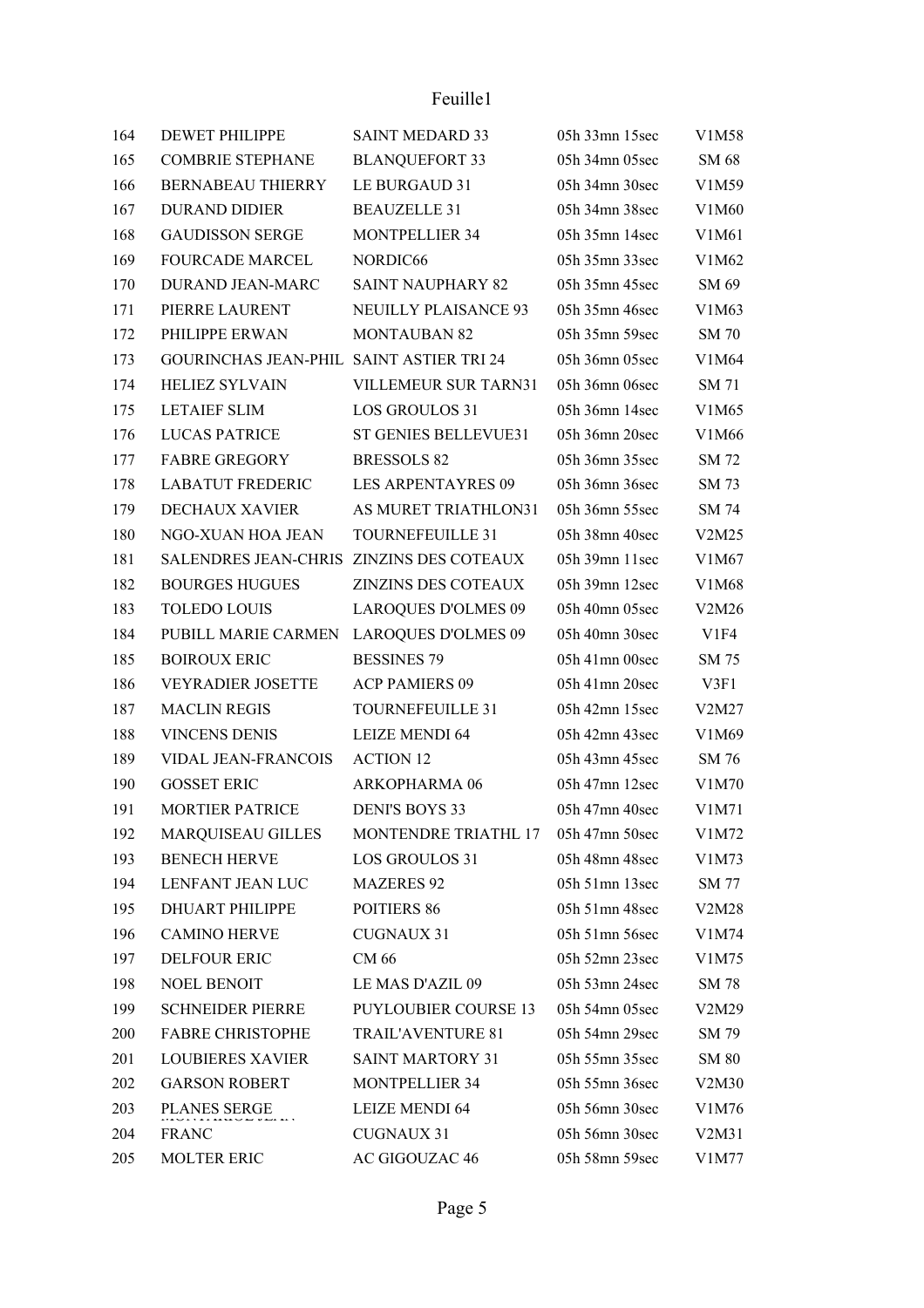| 206 | <b>THOMAS PASCAL</b>             | CALC MONTPELLIER34          | 05h 59mn 18sec | V1M78            |
|-----|----------------------------------|-----------------------------|----------------|------------------|
| 207 | THOMAS CORINNE                   | <b>CALC MONTPELLIER34</b>   | 05h 59mn 19sec | V1F5             |
| 208 | <b>GRANGE SYLVIE</b>             | <b>MONTARDON 64</b>         | 06h 00mn 00sec | V2F3             |
| 209 | <b>BRAUD FRANCOIS</b>            | ROUSSET 13                  | 06h 00mn 30sec | SM 81            |
| 210 | <b>SERRES SUSAN</b>              | AC GIGOUZAC 46              | 06h 00mn 35sec | V2F4             |
| 211 | <b>CROULEBOIS NICOLAS</b>        | <b>BASTIDE DE BOUZIGNAC</b> | 06h 01mn 30sec | EM <sub>2</sub>  |
| 212 | <b>DARIES JOELLE</b>             | <b>VILLEFRANCHE 12</b>      | 06h 01mn 37sec | V <sub>1F6</sub> |
| 213 | MICHELON JEAN-PIERRE AS VALEO 87 |                             | 06h 01mn 53sec | V1M79            |
| 214 | SANCHEZ ROBERT                   | <b>PAMIERS 09</b>           | 06h 01mn 54sec | V1M80            |
| 215 | <b>ZERBIB ALEXANDRE</b>          | <b>CAHORS 46</b>            | 06h 03mn 12sec | SM 82            |
| 216 | <b>FOUCHER GAEL</b>              | <b>TIZAC LAPOUYADE 33</b>   | 06h 06mn 43sec | SM 83            |
| 217 | POHL MARION                      | <b>BLAGNAC SC 31</b>        | 06h 07mn 12sec | V1F7             |
| 218 | <b>GENERAUD OLIVIER</b>          | <b>VINCENNES 94</b>         | 06h 07mn 13sec | SM 84            |
| 219 | <b>NOEL PHILIPPE</b>             | <b>LANS EN VERCORS 38</b>   | 06h 07mn 14sec | V2M32            |
| 220 | <b>GARRIGUES SEBASTIEN</b>       | TOULOUSE 31                 | 06h 07mn 15sec | SM 85            |
| 221 | <b>BASSET OLIVIER</b>            | MOISSAC <sub>82</sub>       | 06h 07mn 16sec | SM 86            |
| 222 | <b>SEIGNEUR RAYNALD</b>          | CACHAN <sub>94</sub>        | 06h 09mn 19sec | SM 87            |
| 223 | <b>DUROU DAMIENS</b>             | <b>BRUGES 33</b>            | 06h 10mn 15sec | <b>SM 88</b>     |
| 224 | <b>FROUIN GERARD</b>             | <b>PEC 86</b>               | 06h 10mn 45sec | V1M81            |
| 225 | <b>QUISTINIT REGIS</b>           | <b>SAINT SUPLICE 81</b>     | 06h 11mn 23sec | SM 89            |
| 226 | <b>LAMARQUE PATRICK</b>          | CA BEGLAIS/UFO 33           | 06h 11mn 40sec | V2M33            |
| 227 | <b>JULIA THIERRY</b>             | <b>MONDOVILLE 31</b>        | 06h 11mn 52sec | V1M82            |
| 228 | <b>CABEZAS MADOU</b>             | <b>LAVELANET 09</b>         | 06h 12mn 50sec | V <sub>1F8</sub> |
| 229 | <b>FILIPE FRANCK</b>             | <b>CASTELSARRASIN 82</b>    | 06h 14mn 50sec | SM 90            |
| 230 | MUR JOACHIM                      | <b>SEDZERE 64</b>           | 06h 16mn 04sec | V1M83            |
| 231 | <b>GIROUX THIERRY</b>            | CHARGE 37                   | 06h 17mn 55sec | V1M84            |
| 232 | <b>LABORDE CHRISTOPHE</b>        | PLAISIR 78                  | 06h 17mn 56sec | SM 91            |
| 233 | MAUDET CATHERINE                 | <b>PEC 86</b>               | 06h 17mn 57sec | V1F9             |
| 234 | KERGUILLEC ARMELLE               | PLONEOUR LANVERN 29         | 06h 18mn 29sec | V2F5             |
| 235 | <b>KERNEVEZ HERVE</b>            | <b>FOUESNANT 29</b>         | 06h 18mn 30sec | V3M2             |
| 236 | MONCUIT BERTRAND                 | <b>LONDON SW6</b>           | 06h 19mn 36sec | V1M85            |
| 237 | <b>LARDEAU DANIEL</b>            | TALC DE LUZENAC 09          | 06h 19mn 55sec | V2M34            |
| 238 | <b>COLL ISABELLE</b>             | <b>TOULOUSE 31</b>          | 06h 20mn 15sec | SF 8             |
| 239 | LANGLADE VERONIQUE               | TCP BRAM 11                 | 06h 21mn 30sec | V1F10            |
| 240 | <b>VUARCHEX FRANCK</b>           | <b>SALLANCHES TENNIS 74</b> | 06h 22mn 02sec | SM 92            |
| 241 | <b>CLAUSE REMY</b>               | <b>NEUVILLE FERRAIN 59</b>  | 06h 22mn 25sec | V1M86            |
| 242 | <b>FONTAINE MARC</b>             | <b>SANOFI AVENTIS 34</b>    | 06h 22mn 55sec | V2M35            |
| 243 | <b>BOLOT JEAN-FRANCOIS</b>       | CAF CLUSES 74               | 06h 22mn 56sec | SM 93            |
| 244 | <b>HOMS BERNARD</b>              | SPIRIDON PERIGORD           | 06h 23mn 33sec | V2M36            |
| 245 | <b>LOZE DIDIER</b>               | <b>COURIR SYMPA SAV 09</b>  | 06h 23mn 40sec | V1M87            |
| 246 | <b>DAUDET PIERRE</b>             | JGSN 58                     | 06h 24mn 41sec | V3M3             |
| 247 | THEPENIER PIERRE                 | POUGUES LES EAUX 58         | 06h 24mn 42sec | V2M37            |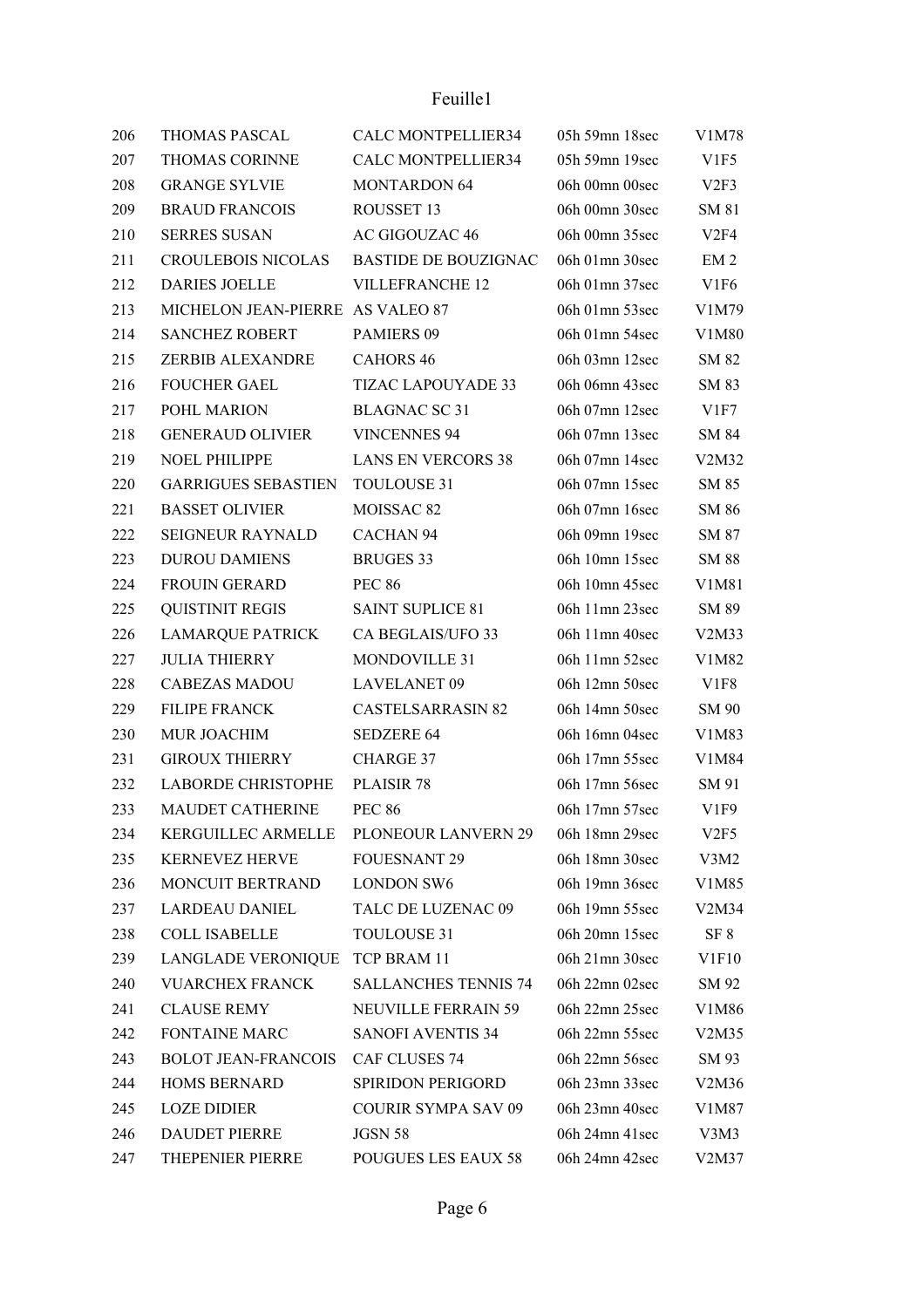| 248 | MOREREAU DANIEL                    | <b>LAVELANET 09</b>         | 06h 27mn 10sec       | V1M88         |
|-----|------------------------------------|-----------------------------|----------------------|---------------|
| 249 | <b>BRELIER LOIC</b>                | TOULOUSE 31                 | 06h 28mn 59sec       | SM 94         |
| 250 | <b>FUNGHINI THIERRY</b>            | PUGET-VILLE 83              | 06h 31mn 00sec       | V1M89         |
| 251 | <b>ABADIE ARNAUD</b>               | MURET 31                    | 06h 34mn 00sec       | SM 95         |
| 252 | <b>VICENTE EDOUARD</b>             | <b>GRANDVILLIERS 60</b>     | 06h 34mn 11sec       | V1M90         |
| 253 | <b>LOOTENS GHYSLAINE</b>           | <b>FEUQUIERES 60</b>        | 06h 34mn 25sec       | V2F6          |
| 254 | <b>LOOTENS FELIX</b>               | <b>FEUQUIERES 60</b>        | 06h 34mn 35sec       | V2M38         |
| 255 | <b>ALB ROMAIN</b>                  | TOULOUSE 31                 | 06h 34mn 46sec       | SM 96         |
| 256 | PETIT PASCAL                       | ACFA 31                     | 06h 34mn 47sec       | V2M39         |
| 257 | <b>BOUE BERNARD</b>                | ACFA 31                     | 06h 37mn 18sec       | V2M40         |
| 258 | <b>BILLON THIERRY</b>              | ST ORENS 31                 | 06h 38mn 21sec       | V2M41         |
| 259 | <b>EMMANUELLE</b>                  | <b>AS AIR FRANCE 94</b>     | 06h 38mn 58sec       | V1F11         |
| 260 | ARRIGAULT CYRIL                    | <b>PEC 86</b>               | 06h 40mn 08sec       | V1M91         |
| 261 | <b>MASSE MANUEL</b>                | MONTENDRE TRIATHL 17        | 06h 41mn 06sec       | SM 97         |
| 262 | VAUCHER EMMANUEL                   | <b>NARBONNE 11</b>          | 06h 41mn 40sec       | V2M42         |
| 263 | <b>COUSIN DAMIEN</b>               | <b>LEIZE MENDI 64</b>       | 06h 41mn 47sec       | V1M92         |
| 264 | <b>SUBRA GILLES</b>                | <b>RABAT LES 3SEIGNEURS</b> | 06h 42mn 13sec       | V1M93         |
| 265 | PENCHENAT YANNICK                  | <b>SAINT LYS 31</b>         | 06h 46mn 18sec       | SM 98         |
| 266 | <b>MAILLARD DANIELLE</b>           | <b>FOURQUES 66</b>          | 06h 46mn 19sec       | V1F12         |
| 267 | <b>SOULA MICHEL</b>                | <b>FOURQUES 66</b>          | 06h 47mn 19sec       | V2M43         |
| 268 | <b>PUIG JEROME</b>                 | ACFA 31                     | 06h 47mn 20sec       | SM 99         |
| 269 | PONS ALAIN                         | ACFA 31                     | 06h 48mn 50sec       | <b>SM 100</b> |
| 270 | <b>BERNARD FRANCOIS</b>            | <b>NEVERS 58</b>            | 06h 50mn 15sec       | V2M44         |
| 271 | <b>SOTOCA CATHERINE</b>            | <b>NARBONNE 11</b>          | 06h $51$ mn $20$ sec | V1F13         |
| 272 | DURAND CHRISTOPHE                  | AGDE 34                     | 06h 52mn 26sec       | <b>SM 101</b> |
| 273 | <b>BERCHTOLD SERGE</b>             | <b>FAS 01</b>               | 06h 53mn 26sec       | V3M4          |
| 274 | <b>DUPONT HUBERT</b>               | LAVOUX 86                   | 06h 53mn 27sec       | V2M45         |
| 275 | DUPONT CHRISTINE                   | <b>LAVOUX 86</b>            | 06h 53mn 28sec       | V2F7          |
| 276 | <b>GROSSIN MARYSE</b>              | POITIERS 86                 | 06h 54mn 49sec       | V1F14         |
| 277 | <b>RESSEGUIER DENIS</b>            | <b>GIGOUZAC ST GERMIN46</b> | 06h 57mn 38sec       | V2M46         |
| 278 | <b>ROY GISELE</b>                  | <b>DOMPIERRE SUR MER 17</b> | 06h 59mn 30sec       | V2F8          |
| 279 | <b>SALMON DANIEL</b>               | ATHLE 632                   | 07h 01mn 20sec       | V2M47         |
| 280 | <b>BODERE PHILIPPE</b>             | <b>SAINT LEU 97</b>         | 07h 01mn 20sec       | V1M94         |
| 281 | <b>CLERC PHILIPPE</b>              | L'UNION 31<br>www.younox    | 07h 02mn 43sec       | V1M95         |
| 282 | <b>DUBERNAT AGNES</b>              | 82                          | 07h 02mn 44sec       | V1F15         |
| 283 | <b>DARIES JEAN</b>                 | <b>CASTELGINEST 31</b>      | 07h 03mn 20sec       | V1M96         |
| 284 | <b>SEGNEURIN YVES</b>              | <b>COURIR PR AUTRES 17</b>  | 07h 03mn 49sec       | V2M48         |
| 285 | <b>GARRAUD PHILIPPE</b>            | DOMPIERRE SUR MER 17        | $07h$ 05mn 11sec     | V1M97         |
| 286 | LEFEVRE JEAN-JACQUES LA FARLEDE 83 |                             | 07h 07mn 30sec       | V2M49         |
| 287 | <b>MAROT LAURENT</b>               | NIORT <sub>79</sub>         | 07h 08mn 40sec       | SM 102        |
| 288 | LE MEHAUTE CLAUDE                  | NAJAC 12                    | 07h 11mn 43sec       | V1M98         |
| 289 | <b>GAUCHER ALAIN</b>               | VERANNE                     | 07h 11mn 44sec       | SM 103        |